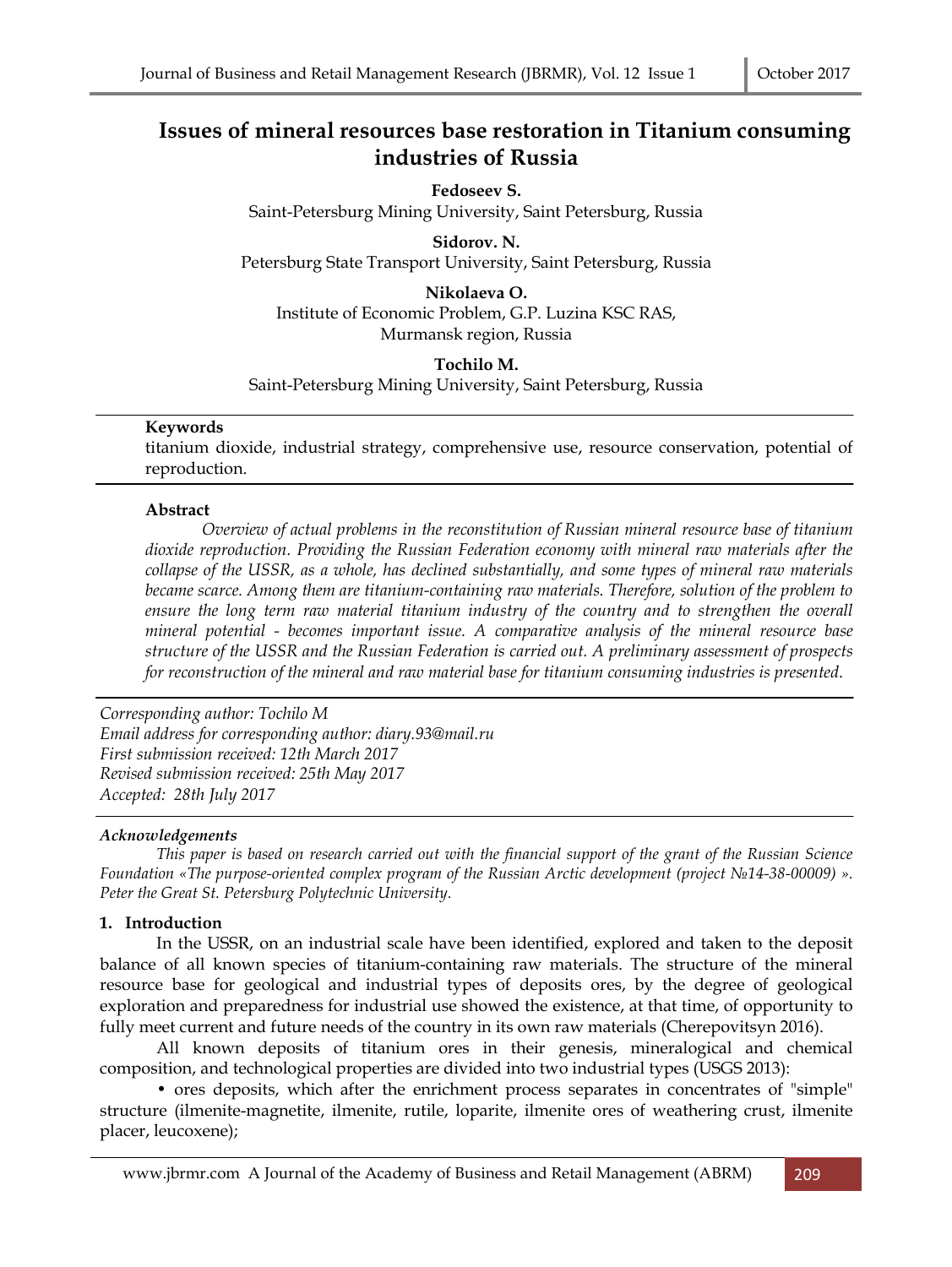• ores deposits, during the enrichment of which are produced concentrates of complex composition (titan magnetite, perovskite, sphene).

For ores at enrichment of which can be obtained concentrate of "simple" structure, there are cost-effective processing technology or have already been developed and mastered on an industrial scale, their development is carried out without much difficulty (State Report of Russian Federation 2014). For ores at enrichment of which may be obtained concentrates of complex composition, There are no technological schemes of industrial processing of concentrates produced from them, providing a cost-effective extraction of all or most useful components. One of the main criteria for assessing the mineral resources base of titanium consuming industries in the country – is the degree of current and future needs security of the titanium-magnesium, chemical, paint and other industries (Hayes 2011).

#### **2. Analysis of the USSR structure of titanium containing ores**

After the collapse of the USSR, many deposits of titanium containing ores (55.4% of balance reserves of industrial development types of the ores) found itself outside the Russian Federation. Most of them are the largest ore deposits, which are exploited for the processing of cost-effective technologies (rutile, ilmenite placer ilmenite ores of weathering crust, ilmenite-magnetite deposits, rutile-zircon-ilmenite placer). Total balance sheet and off-balance sheet reserves of titanium dioxide in Russia have fallen at 17.5% in the USSR (Fedoseev 2015). As a result, supply of the national economy with titanium-containing raw materials has decreased so much that even with a relatively low volume of consumption at the present time in country - the production of titanium products provided with own raw materials only in a small extent. The pigment titanium dioxide has passed into the category of short supply kind of product and the need for it has to be covered by imports (Ritesh Tiwari 2014).

The structure of the reserves of titanium-containing ores by commercial types in the Soviet Union at 1 January 1991 (in terms of titanium dioxide) presented in Figure 1.

| Industrial types and kinds of ores                            | <b>Balance reserves</b> |                | Off-balance<br>sheet |  |
|---------------------------------------------------------------|-------------------------|----------------|----------------------|--|
|                                                               | $A+B+C1$                | C <sub>2</sub> | reserves             |  |
| 1. Ores, for which is assimilated technology of processing    |                         |                |                      |  |
| 1. Ilmenite-magnetite                                         | 25,5                    | 9,6            | 7,2                  |  |
| 2. Rutile                                                     | 0,3                     | 0,6            |                      |  |
| 3. Ilmenite ores of weathering crusts                         | 2,4                     | 3,3            | 0,1                  |  |
| 4. Loparite                                                   | 2,9                     | 0,2            | 0,3                  |  |
| 5. Ilmenite placer                                            | 7,9                     | 1,7            | 5,4                  |  |
| 6. Ilmenit-magnetite placer                                   | 0,8                     | 1,0            | 0,6                  |  |
| 7. Magnet-zirconium placers                                   | 5,2                     | 0,3            | 4,3                  |  |
| 8. Zircon, rutile, ilmenite placer                            | 18,2                    | 17,4           | 49,6                 |  |
| 9. Leucoxene *                                                | 13,0                    | 52,6           | 17,3                 |  |
| Total amount of ores with the presence of assimilated         | 75,2                    | 86,7           | 84,8                 |  |
| processing technology                                         |                         |                |                      |  |
| 2. Ores that do not have assimilated technology of processing |                         |                |                      |  |
| 1. Titanomagnetite **                                         | 6,5                     | 0,1            | 15,2                 |  |
| 2. Perovskite                                                 | 17,3                    | 13,2           |                      |  |
| Total amount of ores that do not have assimilated             | 23,8                    | 13,3           | 15,2                 |  |
| processing technology                                         |                         |                |                      |  |
| Total                                                         | 100,0                   | 100,0          | 100,0                |  |

Fig.1 Structure of titanium containing ore reserves in the USSR (in terms of titanium dioxide),%

\* There is technology of rutile processing, but there is no cost-effective technology of extraction rutile from heavy oil.

\*\* The finely-disseminated ores, what enrichment with existing methods cannot provide successful identification and separation of magnetite and ilmenite concentrates.

www.jbrmr.com A Journal of the Academy of Business and Retail Management (ABRM) 210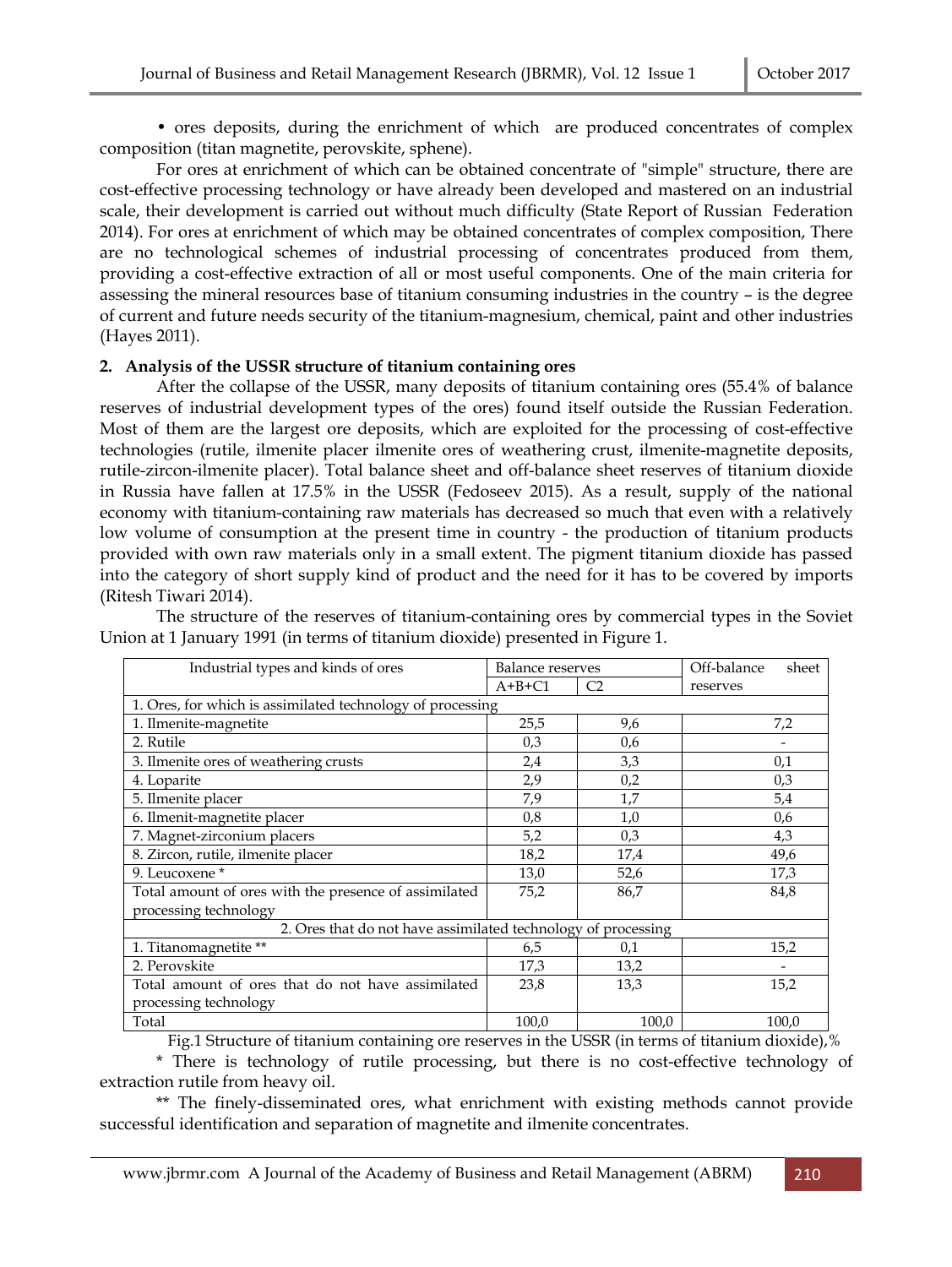Analysis of the industrial development of titanium ores deposits showed that in the USSR 14.5% of balance dioxide reserves of categories  $A + B + C1$  belonged to the producing fields and 17% - prepared for operation. This suggests that, on the one hand, in the Soviet Union was created by a reliable mineral resource base for the reproduction of titanium products (metal titanium, ferrotitanium, titanium dioxide pigment), on the other hand, there was a "exploration too much" deposits of titanium-containing raw materials, what required significant investment costs, but has created a great potential for titanium industry development in the future, which were able to meet fully the internal market as well as to ensure the production of competitive products to provide the country's access to the world market.

So, by the end of 2016, the import of titanium dioxide into our country decreased by about 33% compared to 2015 and amounted to 43.5 thousand tons, while the demand for industries in raw materials is about 80 thousand tons. The reduction in the supply of raw materials is primarily due to the increase in prices, due to political sanctions, the increase in export customs duties by countries of raw materials exporters, and the refusal to export to Russia the largest Ukrainian producer of titanium dioxide, Sumykhimprom.

Here is a brief look at some key issues of development and implementation of the development strategy.

An alternative to traditional types of titanium-containing raw materials, on the basis of which the mineral resource base for titanium consuming industries was formed in the Soviet Union, are now indigenous titanium magnetite and perovskite-titanium magnetite ores, titanium magnetite and sphene concentrates, which can be obtained at enrichment of Khibiny apatite nepheline ores. A variety of non-traditional forms of titanium raw materials largely united by common properties - in particular, they have a favorable quantitative and qualitative parameters to certain conditions while providing a basis for the formation of a reliable mineral resource base of titanium-consuming sectors of the Russian industry (Russian Academy of Sciences 2013). One of those conditions – is industrial development of efficient processing technologies. Developing of new types of titanium-containing raw materials is required by their complex use through advanced resource-saving technologies (Porter 2014).

The use of such technology – is the main decisive factor in the implementation of the new strategy for mineral and raw material base formation, and also, is the transition from resourceconsuming to resource-saving type of mineral resource base reproduction. Implementation of this strategy will translate new types of titanium-containing raw materials from the category of inefficient or ineffective in the category of highly performed, to expand and strengthen the mineral and raw material base by engaging in industrial production new types of mineral raw materials, and to ensure acceleration of the reproduction process of mineral resource base for the titanium sector of the country.

The development strategy of the mineral resource base for titanium consuming sectors of Russian industry includes the following items:

- 1. A significant (two-three times) increase in the volume of exploration work with a simultaneous expansion of scientific and industrial research and development work in order to transfer to economically viable amounts probable reserves of discovered and explored deposits of titanium raw materials in reserves of industrial categories.
- 2. Alignment of the quantitative and qualitative parameters of the mineral resource base structure with the structure of titanium consuming industries.
- 3. The most complete extraction from subsoil and the integrated use of all, which are having industrial importance types of titanium-containing raw materials through the use of modern cost-effective resource-saving technologies.
- 4. The additional involvement in the turnover, along with traditional types of ores, new types of titanium-containing raw materials.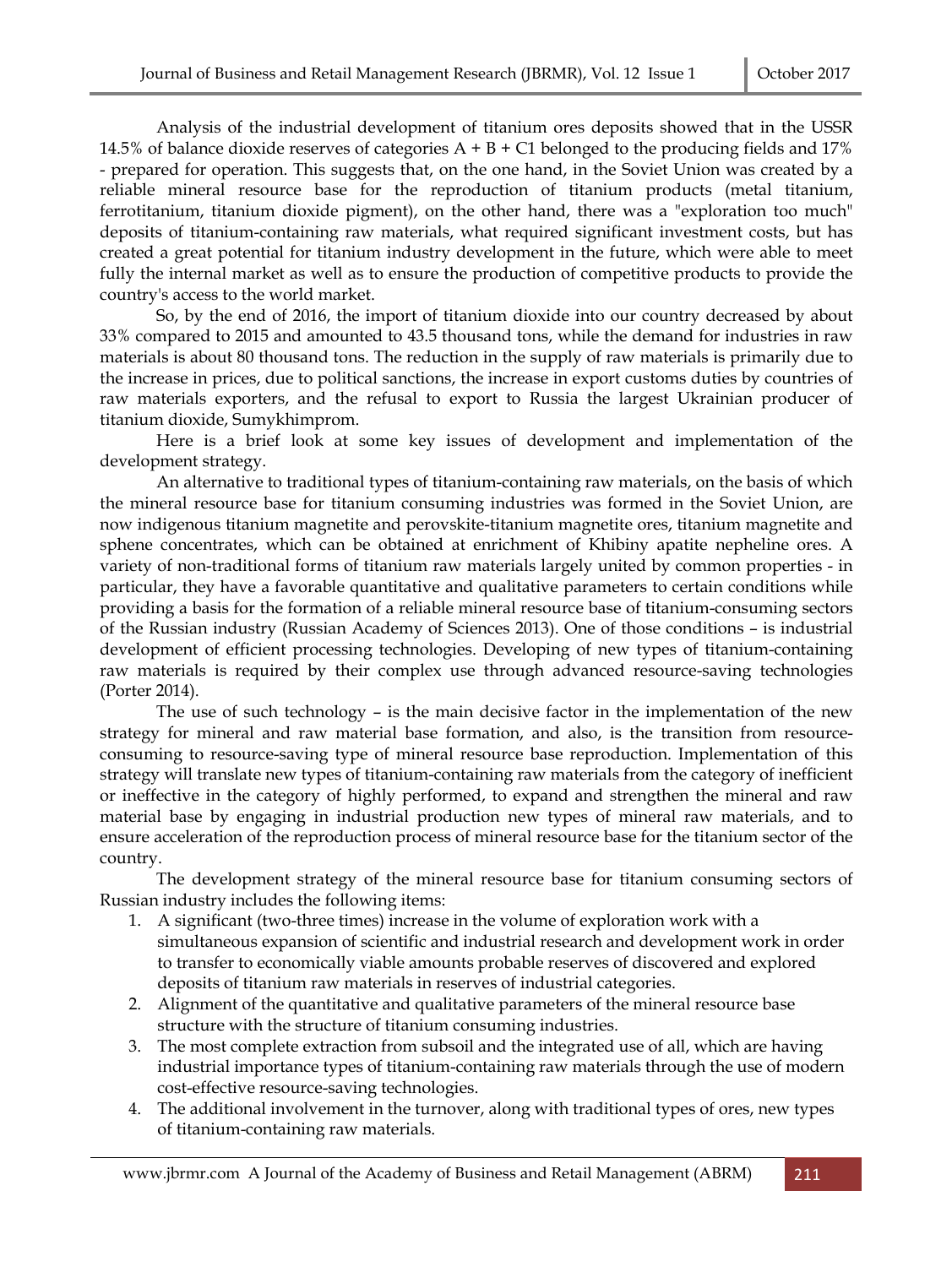5. Conducting more proactive state policy in the field of development and implementation of the state preferential system in order to create favorable conditions for the reconstruction of the mineral resource base for titanium consuming industry in the country.

# **3. Analysis of the Russian Federation structure of titanium containing ores**

Analysis of mineral resource base of titanium-consuming sectors of Russian Federation industry indicates that, in the first place, has sharply decreased resource potential overall of all mineral resource base (State report, Moscow 2014). Secondly, the structure of the balance reserves containing titanium ores, the ratio of ore classification for its industrial development, types and other parameters are not currently consistent with the structure of industries, which provide production of titanium products. Fig.2. In these circumstances, taking into account the need to ensure the sustainable economy of the Russian Federation, the titanium-containing raw materials and high inertia of the whole mineral resource sector there is a need to develop and implement a new strategy of development of mineral resource base of titanium consuming industries.

| Industrial types and kinds of ores                            | Balance reserves |                |  |  |
|---------------------------------------------------------------|------------------|----------------|--|--|
|                                                               | $A+B+C1$         | C <sub>2</sub> |  |  |
| 1. Ores, for which is assimilated technology of processing    |                  |                |  |  |
| 1. Ilmenite sands                                             | 2,34%            | $0.00\%$       |  |  |
| 2. Ilmenite - titanomagnetite                                 | 1,46%            | 0,86%          |  |  |
| 3. Apatite-ilmenite-titanomagnetite                           | 15,26%           | 2,41%          |  |  |
| 4. Loparite                                                   | 9,12%            | 5,43%          |  |  |
| 5. Placer                                                     | 1,81%            | 1,06%          |  |  |
| 6. Apatite nepheline                                          | 5,62%            | 3,29%          |  |  |
| 7. Titanomagnetite                                            | 25,75%           | 8,55%          |  |  |
| Total amount of ores with the presence of                     |                  |                |  |  |
| assimilated processing technology:                            | 61,36%           | 21,59%         |  |  |
| 2. Ores that do not have assimilated technology of processing |                  |                |  |  |
| 1. Leucoxene quartz sandstone oil                             | 24,59%           | 45,60%         |  |  |
| 2. Perovskite                                                 | 14,05%           | 32,81%         |  |  |
| Total amount of ores that do not<br>have                      |                  |                |  |  |
| assimilated processing technology                             | 38,64%           | 78,41%         |  |  |
| Total                                                         | 100,0            | 100,0          |  |  |

Fig.2. the structure of the titanium containing ores reserves of the Russian Federation as of January 1, 2014 (in terms of titanium dioxide), %

The deposit of ilmenite-titanomagnetite ores "Southeast Gremyakha", located 20 km southwest of the town of Murmashi and belonging to the Gremyakha-Vymers massif complex, with the ore quarry productivity, is attractive from the point of view of industrial development according to preliminary technical and economic estimates. In 2 million tons per year and obtaining 300 thousand tons of ilmenite concentrate. The existing technology for the production of titanium dioxide will produce highly profitable products and cover the country's domestic deficit. Fig.3.

The African giant deposit, located 1 km from the village of Afrikanda (Kandalaksha region), also belongs to the perspective for the development of titanium dioxide deposits, due to its favorable location near the Kola nuclear power plant and the October railway. Taking into account the variety of types of titanium-rare-earth raw materials, a complex of combined technological processing schemes has been developed at IHTREMS allowing to meet both economic and environmental safety requirements, availability of chemical reagents, and the possibility of obtaining the product of the required branded composition. According to preliminary calculations, the creation of the "Titanium Pigments" LLC of the integrated production of perovskite concentrate processing will yield 45 thousand tons of pigment raw material per year (Kalinnikov , V. T. and Nikolaev 1996).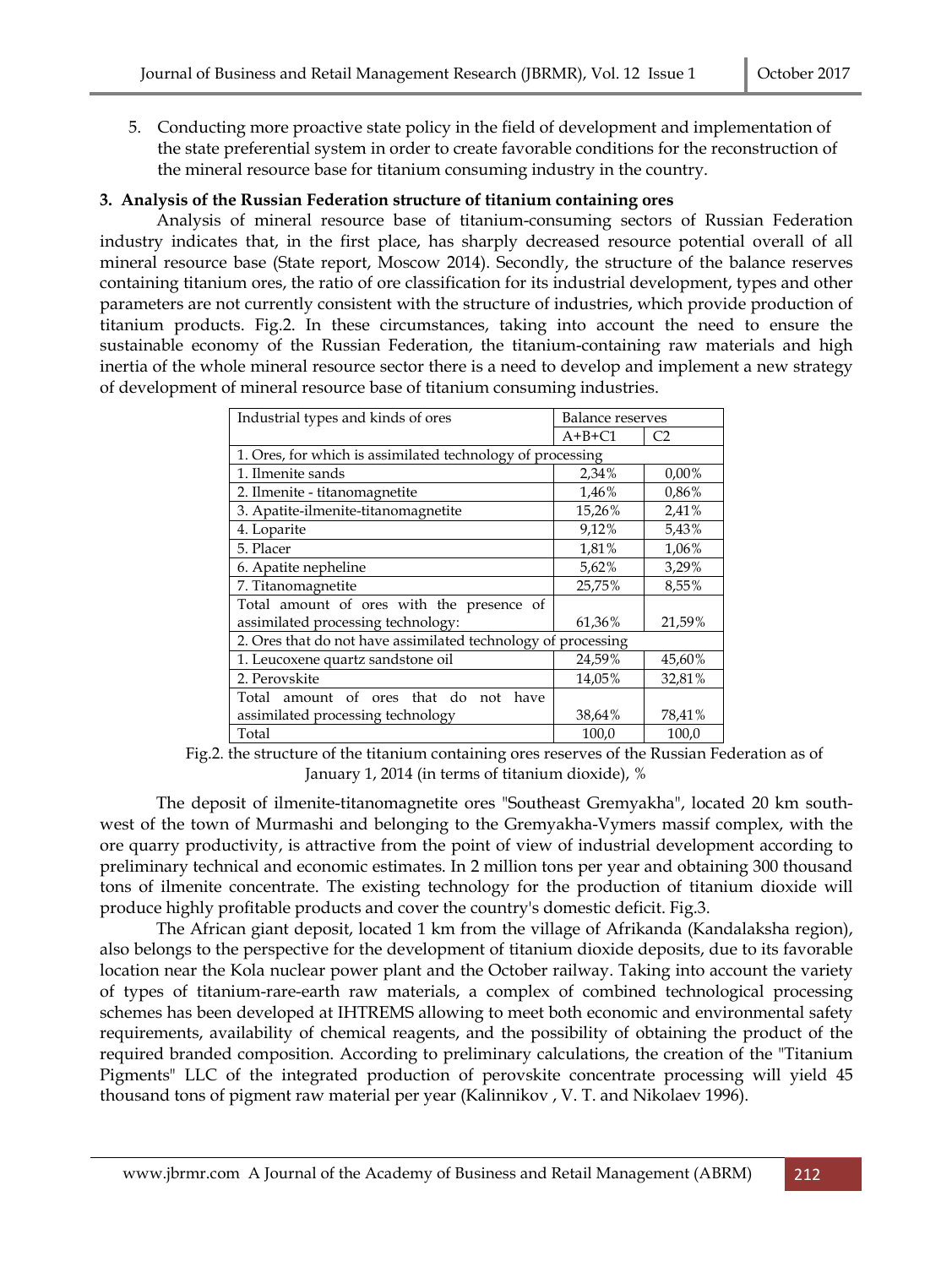

2005 2006 2007 2008 2009 2010 2011 2012 2013 2014 Fig.3. Dynamics of increase in exploration of titanium dioxide deposits in the Russian Federation, mln. Tons.

#### **4. Discussion and conclusion**

In the Russian Federation and abroad have accumulated many years of experience in the field of integrated industrial use of various kinds of titanium-containing raw materials and created a large scientific groundwork for the development and implementation of effective resource-saving technologies, the use of which may give intermittent, breakthrough effect (Middlemas 2016). In particular, the use of integrated technology indigenous titanium-magnetite ores, which is based on the principle of resource conservation, provides: ore concentration by dry and wet magnetic separation with separation of collective titaniferous magnetite (iron-titanium-vanadium) of the concentrate; pelletizing the concentrate and calcining it for pre-reduction of iron oxides (A review of the production 2014); electros melting metallized pellets in ore-thermal furnaces to produce a pig iron and vanadium-titanium containing slag; blowing BOF vanadium iron, thereby producing intermediate steel and vanadium slag (Gazquez 2014); intermediate processing of steel for the production of high-quality natural-vanadium alloy steel and titanium; processing of titanium containing slag by sulfuric acid technology with the release of the pigment titanium dioxide; processing of vanadium slag to produce ferrovanadium (Ponomarenko 2016).

Described technology has the following advantages:

- 1) Based on it new types of titanium-containing raw materials are involved in the use;
- 2) The final products are of much higher quality compared to the quality of similar products manufactured by traditional technology from traditional forms of titanium raw materials;
- 3) The range of useful extracted components is quite expanding;
- 4) There are no resource-intensive processing, one-time and ongoing costs per unit of output are summed;
- 5) Applied technological equipment can be mass-produced by national industry.

Qualitative assessment of all open and explored deposits of titanium-containing raw materials are located in the area, which is available for development, according to the position of the value of stocks, the development of mining conditions, mineral and chemical composition, development degree of its integrated use technology - allows to conclude that a cardinal solution to ensure stable production of high quality raw material titanium dioxide pigment production is the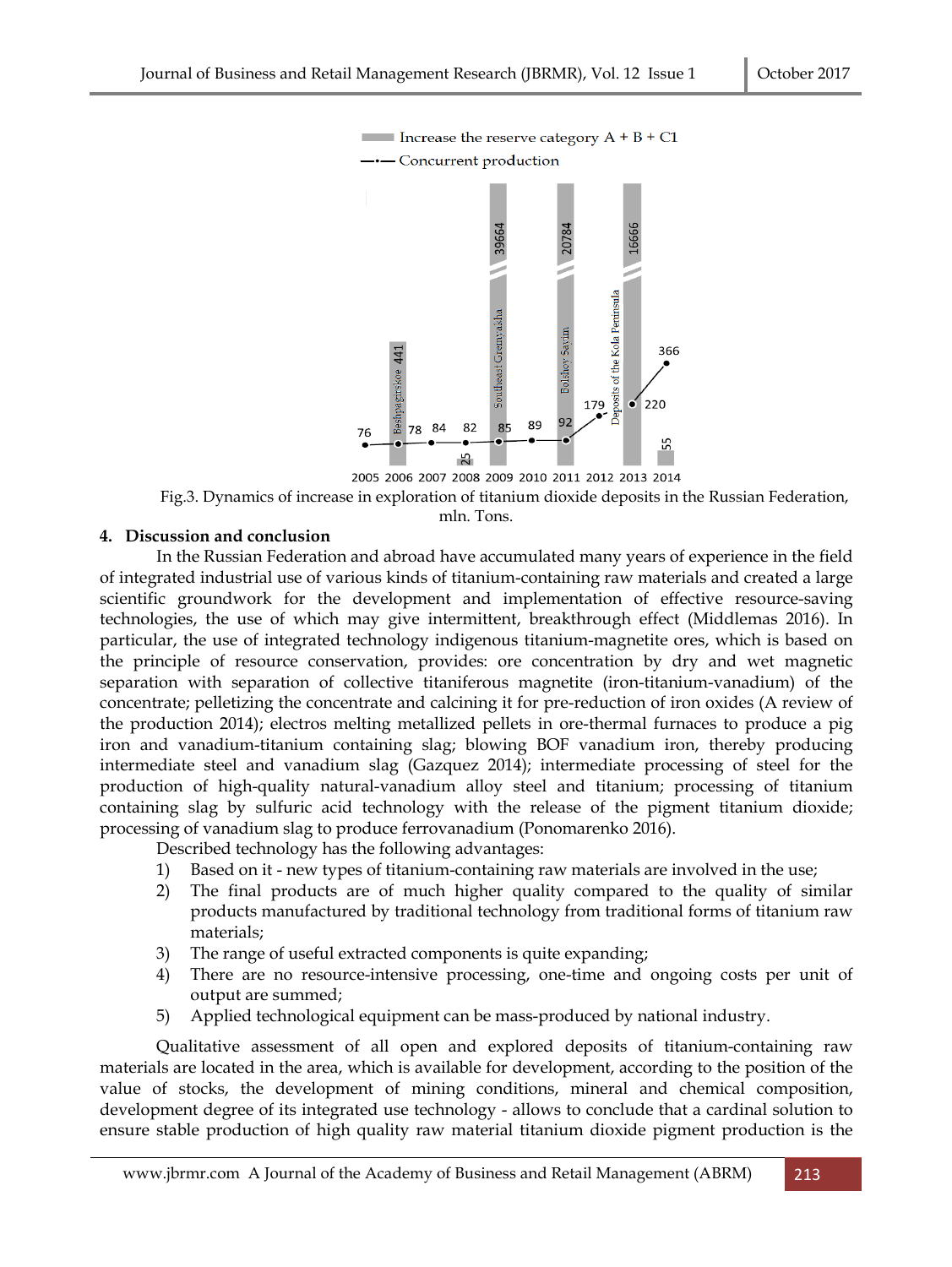creation of a new type of artificial titanium raw materials - high-titanium slag produced during pyro metallurgical processing of titanium-magnetite ores (Sahu 2006).

Thus, the final solution to the problem of reconstruction in the Russian Federation, reliable mineral resource base to provide the production of high-quality competitive titanium products in the volumes, which could cover the internal market and possible export, could be accomplished by industrial development and integrated use based on the modern efficient technologies of open indigenous titanium magnetite deposits, perovskite titanium-magnetite ores and concentrates of titanium-magnetite sphene, which can be extracted at enrichment of Khibiny apatite-nepheline ores (Tronox 2014).

It became necessary to revise the stereotypical views on types of titanium-containing raw materials, which can play a decisive role in the reconstruction and development of a reliable mineral resource base of titanium consuming sectors of the Russian industry.

#### **6. References**

- Ed Barlow, «A Review of global Supply and Demand for Titanium Dioxide»/ « PCI Magazine» №6, 2015 p. 120-124 Access: http://www.pcimag.com/articles/100036-a-review-of-global-supplyand-demand-for-titanium-dioxide - 25.05.2016
- Cherepovitsyn A.E., Tsvetkov P.S. Prospects of CCS projects implementation in Russia: Environmental protection and economic opportunities/ Journal of Ecological Engineering Vol. 17, Issue 2, Apr. 2016, pages 24–32 DOI: 10.12911/22998993/62282
- Fedoseev S.V., Tochilo M.V. Production and consumption analysis of titanium dioxide in Russia and abroad, the North and Market: Formation of Economic Order, 2015 № 4 (47) p.121-128
- Ponomarenko T.V., Fedoseev S.V., Korotkiy S.V., Belitskaya N.A. Managing the Implementation of Strategic Projects in the Industrial Holding. Indian Journal of Science and Technology, Vol 9(14), DOI: 10.17485/ijst/2016/v9i14/91517, April 2016
- Dr. Robert Porter –«Mineral Sands Industry»/ Technical report / Australia, 2014г. Access: http://www.iluka.com/docs/default-source/industry-company-information/the-mineralsands-industry-factbook-(feb-2014) - 15.05.2016
- Gázquez, M.J., Bolívar, J.P., Garcia-Tenorio, R. and Vaca, F. «Physicochemical Characterization of Raw Materials and Co-Products from the Titanium Dioxide Industry»/ «Journal of Hazardous Materials», № 166, p. 1429-1440. Access: http://dx.doi.org/10.1016/j.jhazmat.2008.12.067 - 13.06.2016
- Kamala Kanta Sahu, Thomas C. Alex, Devabrata Mishra /«An overview on the production of pigment grade titanium from titanium-rich slag»/ « Waste Management & Research» journal № 24, 2006 p.74-79 Access: http://wmr.sagepub.com/content/24/1/74.full.pdf+html - 10.05.2016
- Kalinnikov , V. T. and Nikolaev , A. I. ( 1996 ). The prospects of using titanium-rare metal raw materials of the Kola peninsula , Zh. Prikl. Khim. (St-Pet) , 69 , 547 – 554 ( in Russian )
- Manuel Jesús Gázquez, Juan Pedro Bolíva / "A Review of the Production Cycle of Titanium Dioxide Pigment"/ «Materials Sciences and Applications» journal, №5, 2014, p. 441-458 Access: http://file.scirp.org/pdf/MSA\_2014052916520642.pdf -20.05.2016
- Ritesh Tiwari «Titanium Dioxide Industry Trends and 2017 2019 Forecasts for Global and China Regions» /SOURCE RnR Market Research / DALLAS, November 27, 2014
- Scott Middlemas, Zhigang Zak Fang Статья: «A new method for production of titanium dioxide pigment» / «Hydrometallurgy» journal № 131, 2013 p.107-113 Access: www.elsevier.com/locate/hydromet - 10.06.2016
- Tony Hayes /Titanium Dioxide A Shining Future Ahead/ SPECIALTY / INDUSTRIAL METALS/Canada - August 17, 2011
- http://argex.ca/documents/Euro\_Pacific\_Canada\_Titanium\_Dioxide\_August2011%5B1%5D.pdf